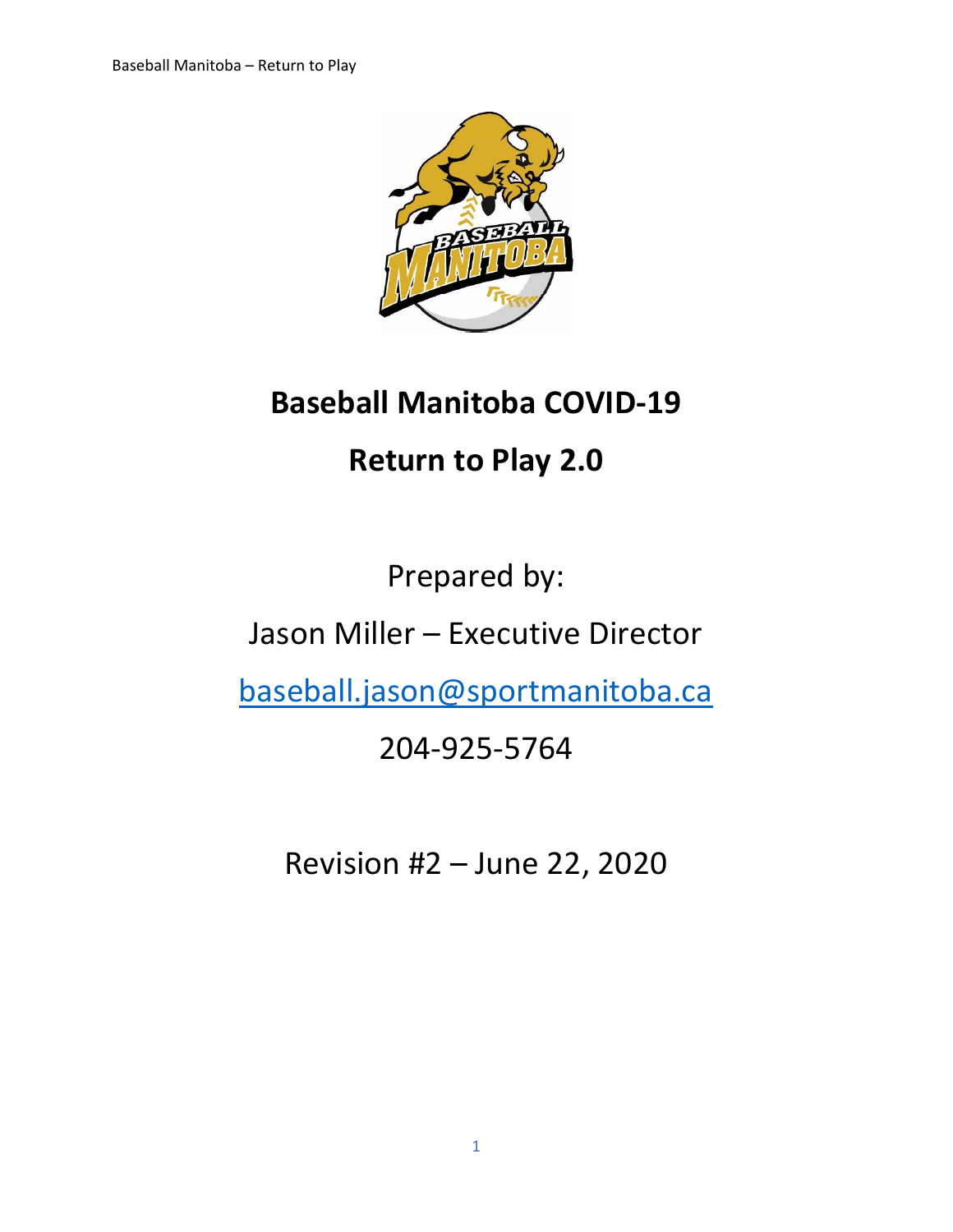## **Table of Contents**

Page 3: Purpose and Mandate

Page 4: Phases Overview

Page 5: Phase 1 - Personal Health and Hygiene

Page 6: Phase 1 - Coach's Considerations

Pages 7-9: Phase 1 - Best Practices for Associations

Page 10: Phase 2 - Personal Health and Hygiene

Page 11: Phase 2 - Coach's and Umpire's Considerations

Pages 12-15: Phase 2 - Best Practices for Associations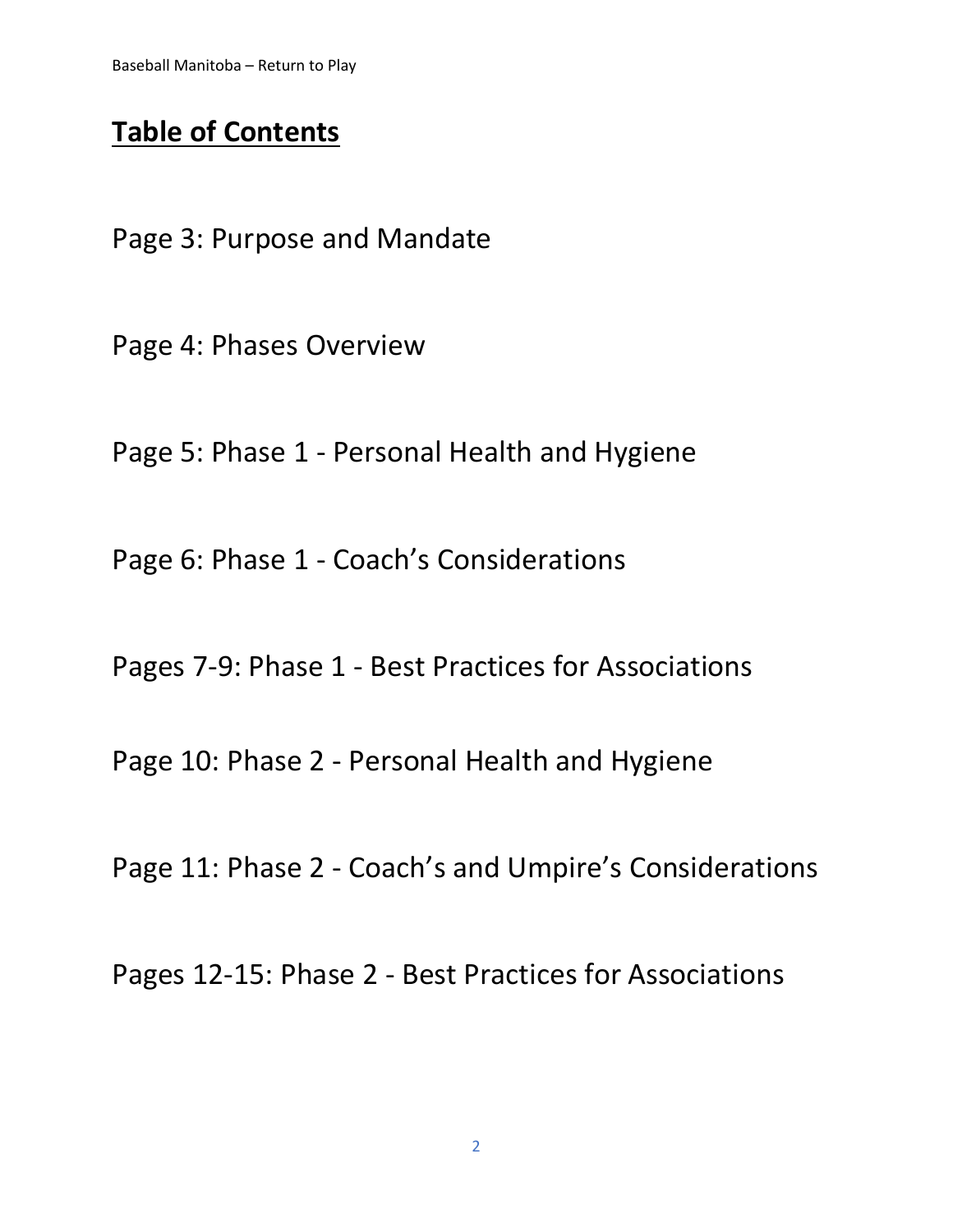The purpose of this document is to describe the Return to Play guidelines for the sport of baseball in the province of Manitoba. These guidelines will be provided to all organized baseball associations through membership at Baseball Manitoba and have been prepared through a collaboration of community volunteers and staff and further reviewed and ratified by Baseball Manitoba's Management Committee and its member organizations on May 22, 2020. It is our desire to have approval by The Province of Manitoba as soon as possible.

These Return to Play guidelines are required to be in place and executed in full to start up any organized baseball activities by order of The Province of Manitoba and must be followed as outlined. Noncompliance can lead to removal of facility access through the municipality in which you offer baseball programming, by law fines or even provincial health officer order to cease activity.

This work came from Baseball Manitoba, in collaboration with other Provincial Sport Governing Bodies. The working group was assembled in April and was supervised by Baseball Manitoba Executive Director, Jason Miller and included Management Committee Members Tony Siemens (President), Alex Grenier (VP-Competition) and Louis Cote (VP - Coaching). Finally, multiple personnel from baseball associations across the Province were included in the process to prepare guidelines that could be submitted for approval that would allow our athletes and clubs to resume baseball in some form.

Required content included safety and personal hygiene measures to be incorporated for all participants during the COVID 19 pandemic, possible adaptations to standard practices to allow for the restrictions in place at any time through an Order of the Provincial Health Officer and general guidelines that may not necessarily fall under any of the above categories.

*Version 2.0 of this document has been created after Phase 1 was successfully implemented and before Phase 2 began. It was created in collaboration with local baseball associations and in conjunction with the Province of Manitoba's Restoring Safe Services Plan, which recently began Phase 3. As our Province adapts and adjusts to Restore Safe Services, so shall baseball.*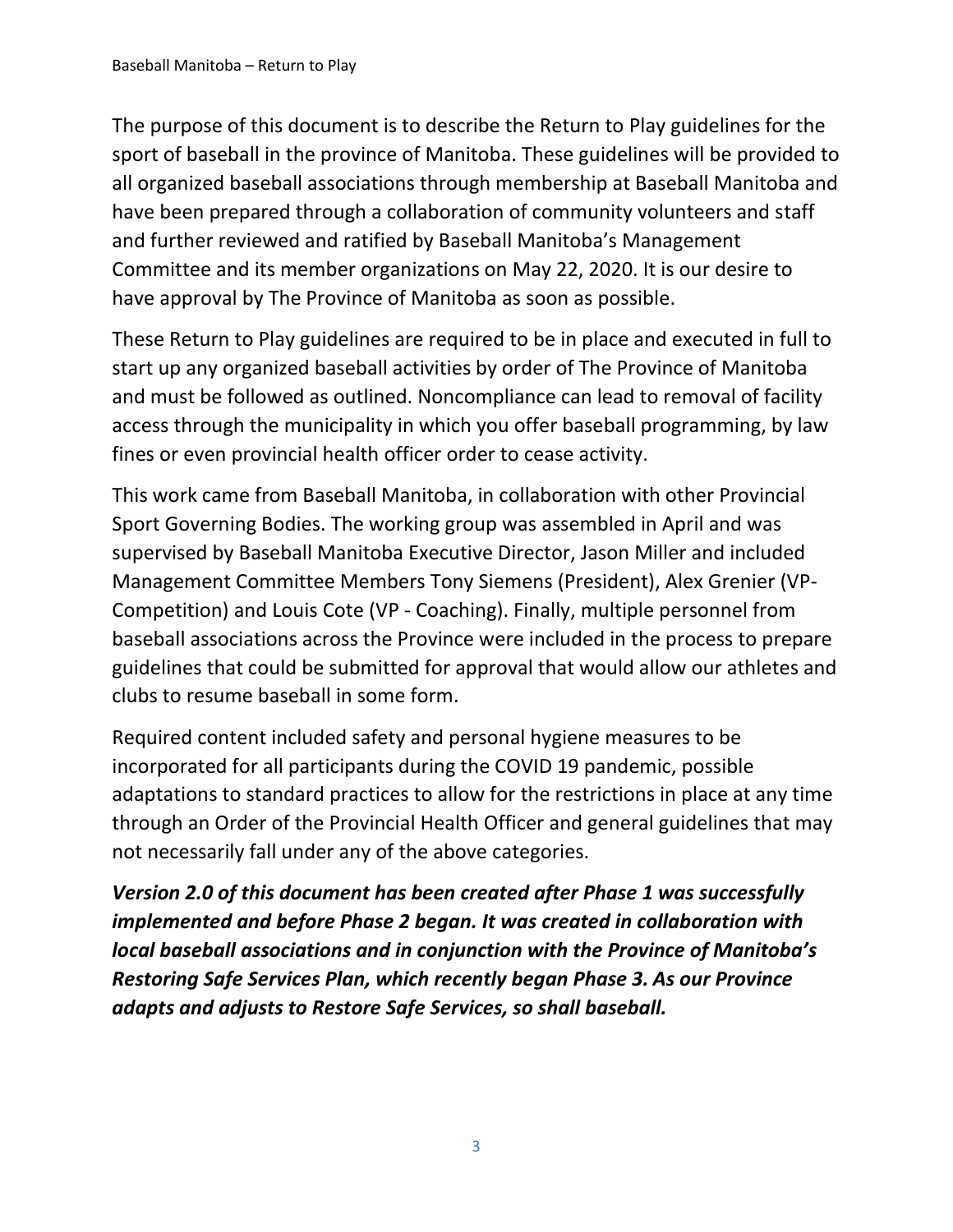### **Baseball Manitoba's Return to Play Phases.**

- 1. Collaborate with other Provincial Sport Organizations and Local Baseball Associations to build Return to Play document and verify compliance capabilities. *April 1 – May 23*
- 2. Foundational Plan development around safety, personal hygiene and guidelines for training sessions and competitions. *May 4 – May 23*

## **Baseball Manitoba's Return to Play document was submitted to the Province on May 23 and approved for June 1, 2020.**

- 3. Phase 1: Return to Train Guidelines for 7U and 9U baseball sessions and 11U and above tryouts and training sessions, including clinics and camps for players, coaches, and umpires. *June 8, 2020*
- 4. Phase 2: Return to Play Guidelines (all age groups) *June 24, 2020*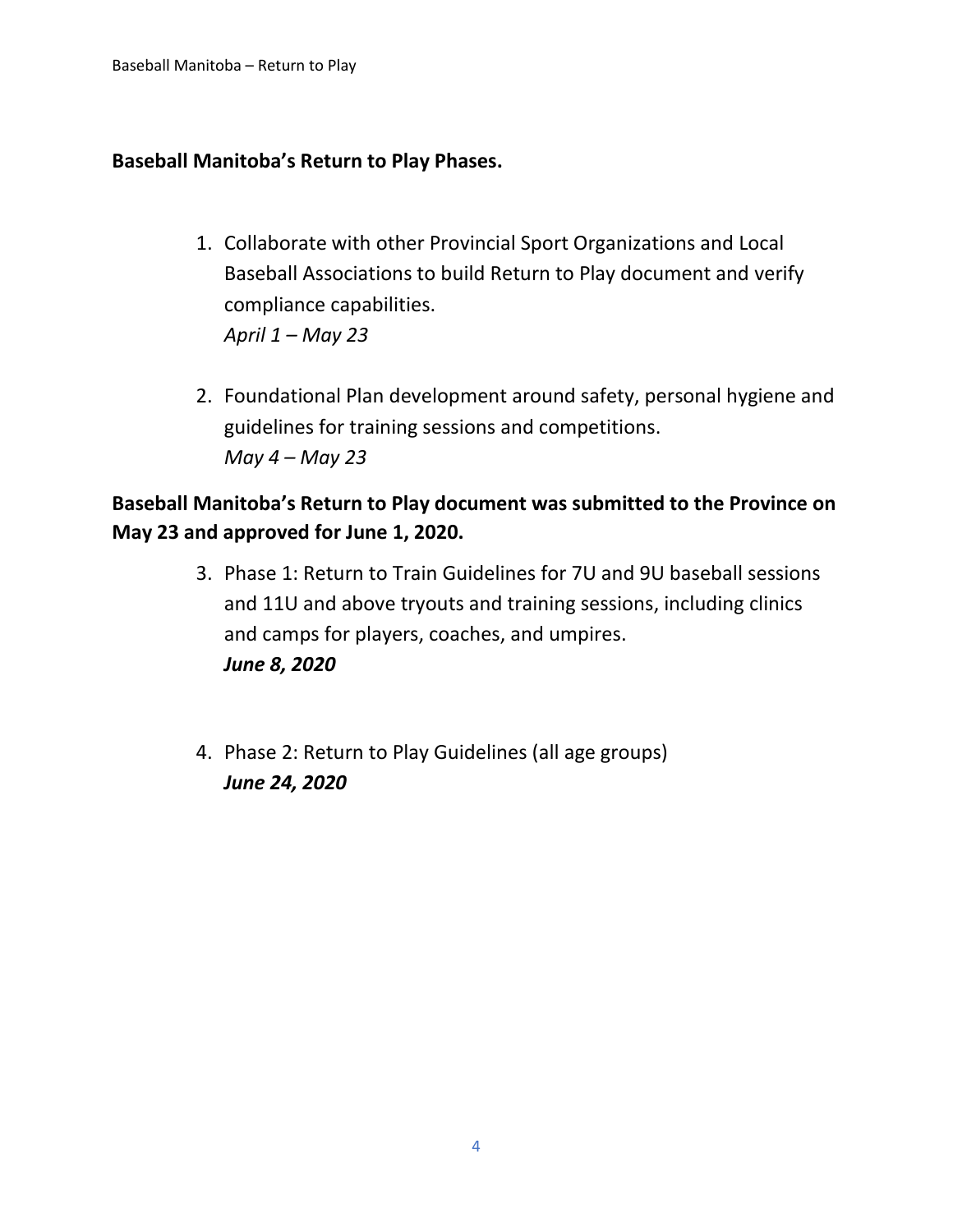## **PHASE 1 – Return to Train**

### **Personal Health and Hygiene**

- Anyone displaying **ANY** illness symptoms **WILL NOT** be allowed to participate.
- Anyone who has been in contact with anyone who is sick or not feeling well should also consider not participating.
- **Competitions must be conducted in groups of 100 or less, 50 percent of the facility maximum capacity, or in compliance with current public health orders.**
- Sessions must be planned and implemented using proper Physical Distancing (6 feet), except for brief exchanges.
- Players and Coaches must disinfect equipment before and after each training session.
- No using saliva to moisten hands or fingers.
- No sharing of water bottles.
- No sharing of food of any kind.
- No spitting.
- No chewing gum.
- No sunflower seeds.
- **Sharing of all equipment is discouraged, if sharing must occur, items must be sanitized between users.**
- Ride Sharing to be discouraged whenever possible.
- All First Aid protocols and safeguards followed or put in place for any required treatment, Physical distancing, and personal safety for responders.
- All uniforms or clothing to be washed after each event.
- All participants to shower at first opportunity after each event.
- No sharing of personal items like sunglasses, phones, wallets, etc.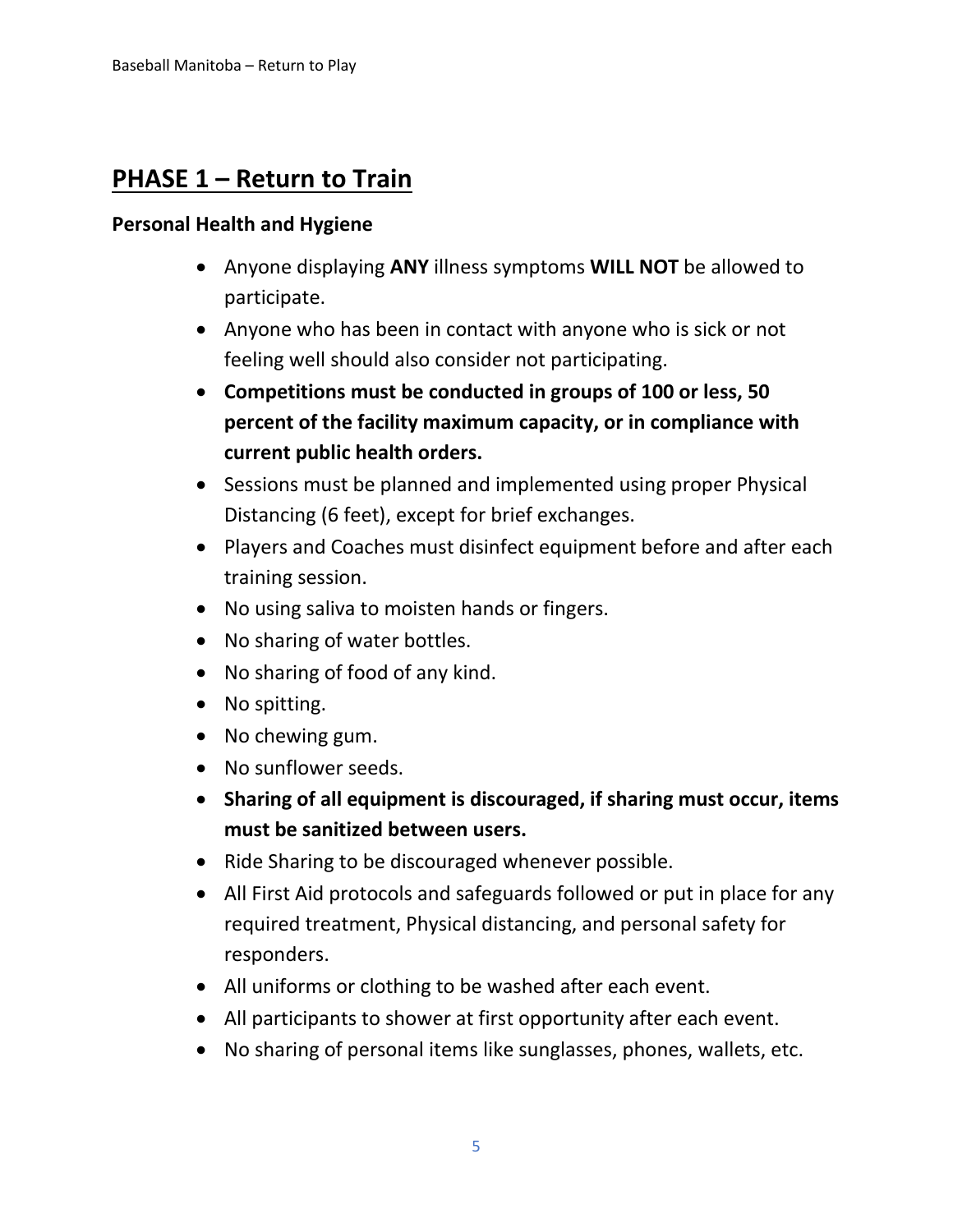### **Coach's Considerations**

- Assign a parent representative to be the Health and Safety Coordinator for each session and the entire season. Responsibilities include, but are not limited to:
	- o Ensuring all people are Physical Distancing
	- o **Discourage equipment sharing and ensure that if any equipment is shared that it is sanitized between users**
	- o Ensure baseballs and bases are disinfected after each session
	- o Ensure players disinfect hands between each drill, or when they have used saliva to moisten their hands or fingers
- Ensure all participants have signed (online) Baseball Manitoba's 2020 waiver to play baseball in 2020.
- No team huddles before, during or after the session, unless executed with Physical distancing.
- All drills to be created and implemented ensuring Physical distancing requirements are met.
- Only 1 team to practice at a time, no joint practices. Rally Cap (7U) and Grand Slam (9U) may have 2 or 3 teams permitted.
- Physical distancing must be practiced in the dugouts, bullpens, and other waiting areas.
- Organized Competition is permitted as of June 24, 2020.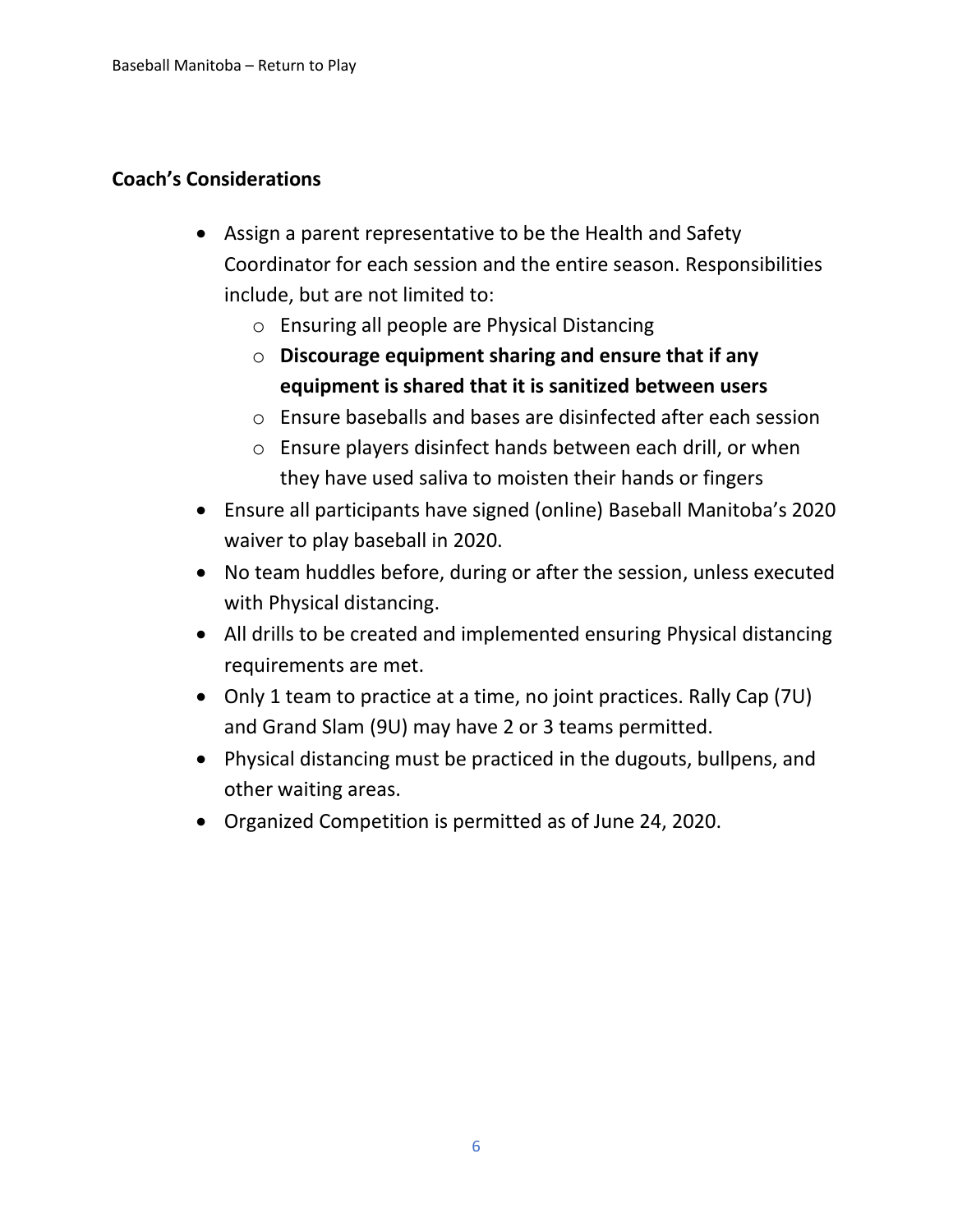#### **BEST PRACTICES FOR RETURN TO TRAIN (COVID-19) Presented by: Baseball Manitoba**

#### **Baseball Associations in Manitoba are prepared to meet current Public Health regulations through the following Recommended Best Practices as outlined below. Additional actions will be addressed as mandated.**

**This applies to tryouts, camps, and practices for 11U and above, as well as 9U and 7U sessions.** 

| <b>REFERENCE NO.</b> | <b>DEPARTMENT</b> | <b>PROCEDURE</b>                                                                                                                                                                                                                                                                                                                                                                                              |
|----------------------|-------------------|---------------------------------------------------------------------------------------------------------------------------------------------------------------------------------------------------------------------------------------------------------------------------------------------------------------------------------------------------------------------------------------------------------------|
| BP-001               | <b>Ballpark</b>   | Place appropriate signage outside the dugouts and ballpark<br>entries briefly outlining the physical distancing guidelines in<br>place.                                                                                                                                                                                                                                                                       |
| BP-002               | <b>Ballpark</b>   | Place signage at the ballpark entrance and dugouts encouraging<br>good handwashing and respiratory hygiene.                                                                                                                                                                                                                                                                                                   |
| BP-003               | <b>Ballpark</b>   | Increase the frequency of cleaning, sanitation and disinfecting of<br>all common areas, especially high traffic areas such as benches,<br>gates, tables and more. Create a log sheet for cleaning frequency<br>tracking, where appropriate.                                                                                                                                                                   |
| BP-004               | <b>Ballpark</b>   | If more than one staff working on maintenance, then one person<br>to be assigned to a workstation or piece of machinery. At the end<br>of the shift the workstation to be cleaned prior to the next shift,<br>the work area to also be cleaned throughout the day but also<br>prior to another staff person using that equipment.                                                                             |
| BP-005               | <b>Ballpark</b>   | The Health and Safety Coordinator or designate must remind<br>each person of the physical distancing requirement plus not to<br>touch anything on the field besides their own belongings,<br>excluding the ball and the bases. Players and Coaches are not<br>permitted to shake hands or high five. People caught disobeying<br>any safety protocols will be requested to leave the facility<br>immediately. |
| BP-006               | <b>Ballpark</b>   | If a ballpark has an announcement system, then they should use<br>this to recite the participants rules of physical distancing at the<br>beginning and middle of each event and more if necessary.                                                                                                                                                                                                            |
| BP-007               | <b>Ballpark</b>   | Each participant must self screen for flu-like symptoms and be<br>asked if they have returned from travel outside of Western<br>Canada, or lives with someone who has been outside of<br>Western Canada, and if so, they must follow Manitoba Health<br>recommendations regarding travel.                                                                                                                     |
| BP-008               | <b>Ballpark</b>   | Make wash stations or hand sanitizer stations available in<br>common areas, if applicable.                                                                                                                                                                                                                                                                                                                    |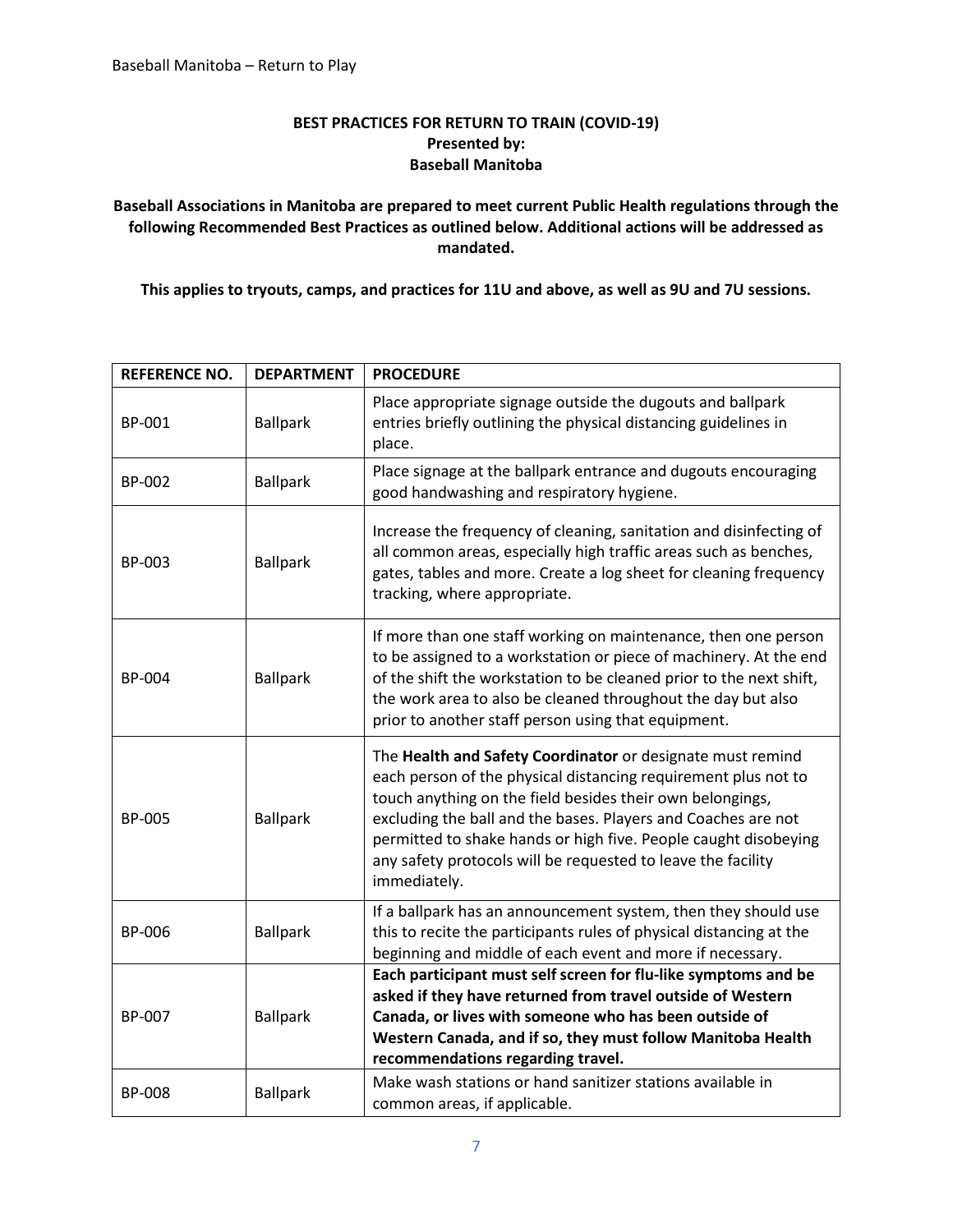| BP-009        | <b>Ballpark</b>               | Signage posted in English may also be posted in other languages if<br>useful for the local clientele. Signage will include proper hand and<br>respiratory hygiene as well as Physical distancing expectations.                             |
|---------------|-------------------------------|--------------------------------------------------------------------------------------------------------------------------------------------------------------------------------------------------------------------------------------------|
| BO-001        | Baseball<br>Operations        | Participants without a pre-scheduled session are not permitted,<br>they must arrange a reservation prior to arriving at the field.                                                                                                         |
| BO-002        | Baseball<br>Operations        | Request participants to arrive only 15 minutes ahead of their<br>session to ensure a limited number of people are waiting and<br>discourage loitering.                                                                                     |
| BO-003        | Baseball<br>Operations        | Do not permit people to loiter in the parking lot either before or<br>after the training session.                                                                                                                                          |
| BO-004        | Baseball<br>Operations        | Spectators must, always, keep Physical Distancing in place. This<br>may mean spacing along fence lines, watching from vehicles, or<br>not attending the training session.                                                                  |
| <b>BO-005</b> | <b>Baseball</b><br>Operations | Baseball Parks are to limit the number of people at each field at<br>one time by either increasing session intervals and/or blocking off<br>additional timeslots.                                                                          |
| <b>BO-006</b> | Baseball<br>Operations        | Multiple sessions may take place in the same day, so long as<br>there is sufficient time between sessions to allow for sanitizing<br>and one group to exit the facility before another group enters.                                       |
| BO-007        | Baseball<br>Operations        | If a ballpark employs maintenance personnel, then this person<br>will be tasked with ensuring everyone is adhering to the<br>Manitoba Health Restrictions and anyone failing to comply will be<br>asked to leave the property immediately. |
| <b>BO-008</b> | Baseball<br>Operations        | Bases and baseballs are to be disinfected after each session.                                                                                                                                                                              |
| BO-009        | Baseball<br>Operations        | Encourage participants avoid contact whenever possible.                                                                                                                                                                                    |
| BO-010        | Baseball<br>Operations        | The sharing of baseball equipment (bats, helmets, gloves,<br>catcher's gear, etc.) is discouraged. If sharing must occur, the<br>item(s) must be sanitized between users.                                                                  |
| BO-011        | Baseball<br>Operations        | Persons cleaning any equipment must use gloves and wash their<br>hands upon completion.                                                                                                                                                    |
| BO-012        | <b>Baseball</b><br>Operations | Remove or disconnect water fountains, taps or coolers; offer<br>bottled water only.                                                                                                                                                        |
| BO-013        | Baseball<br>Operations        | Remove infield rakes.                                                                                                                                                                                                                      |
| BO-014        | <b>Baseball</b><br>Operations | Tape 6 feet markings on benches and bleachers to assist with<br>physical distancing requirements. Reserve areas outside the<br>dugouts for players and coaches to be - away from spectators.                                               |
| BO-015        | Baseball<br>Operations        | Facilities are encouraged to remove trash cans and ask<br>participants and spectators to take their own garbage home.                                                                                                                      |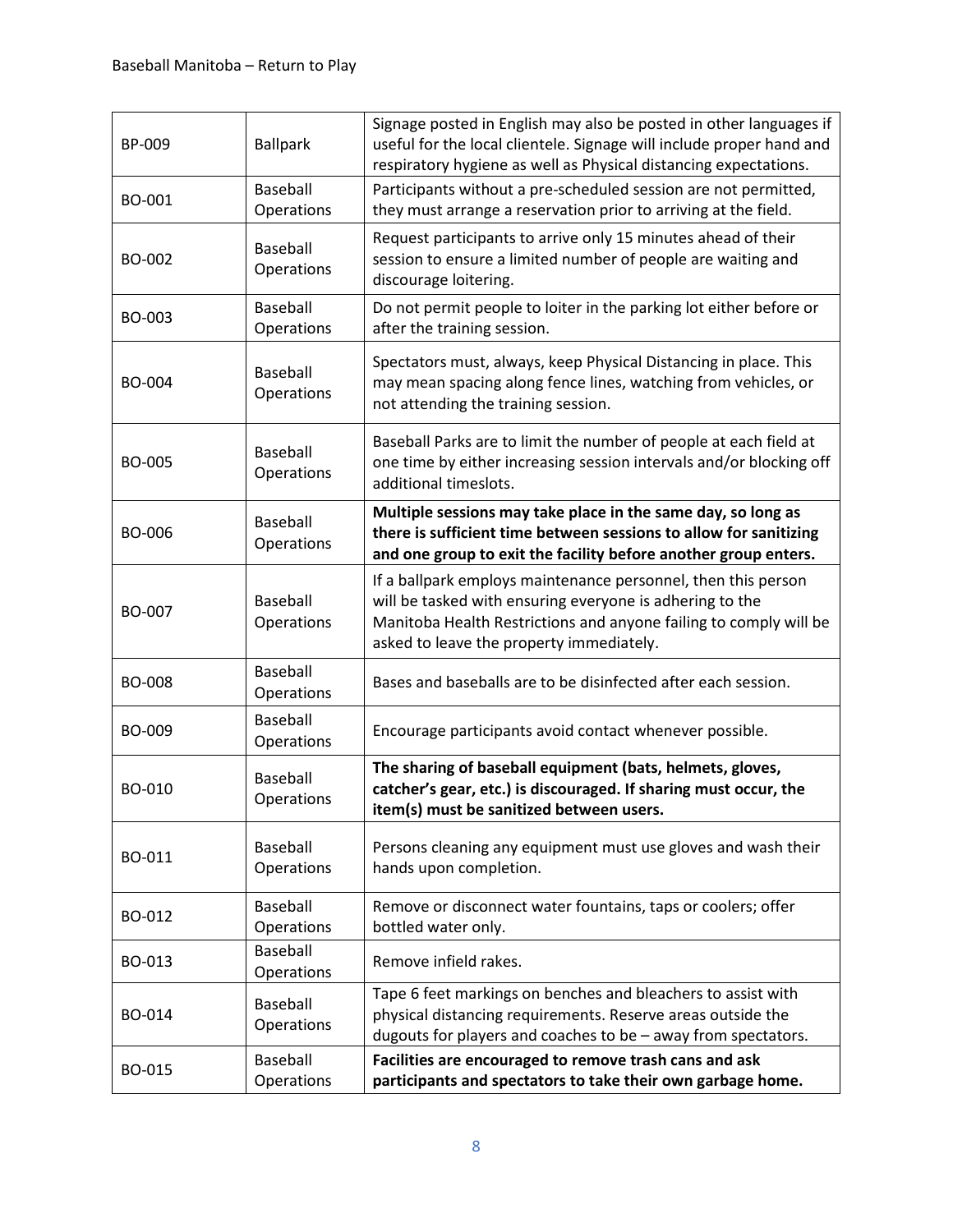| BO-016 | Baseball<br>Operations       | Maximum of 2 individuals in batting cages at one time (Physical<br>distancing being acknowledged) and spectators must maintain<br>physical distance (6ft). |
|--------|------------------------------|------------------------------------------------------------------------------------------------------------------------------------------------------------|
| BO-017 | Baseball<br>Operations       | Provide dedicated waiting areas for next teams to approach<br>playing field, if applicable.                                                                |
| PE-001 | Participants<br>Expectations | Practice physical distancing by staying a minimum of two (2)<br>meters or 6 feet away from other people, if possible, except for<br>brief exchanges.       |
| PE-002 | Participants<br>Expectations | Offensive players never touch the baseball.                                                                                                                |
| PE-003 | Participants<br>Expectations | Do not shake hands or high five to celebrate, a tip of the cap will<br>do.                                                                                 |
| PE-004 | Participants<br>Expectations | Do not loiter in the parking lot before or after your session.                                                                                             |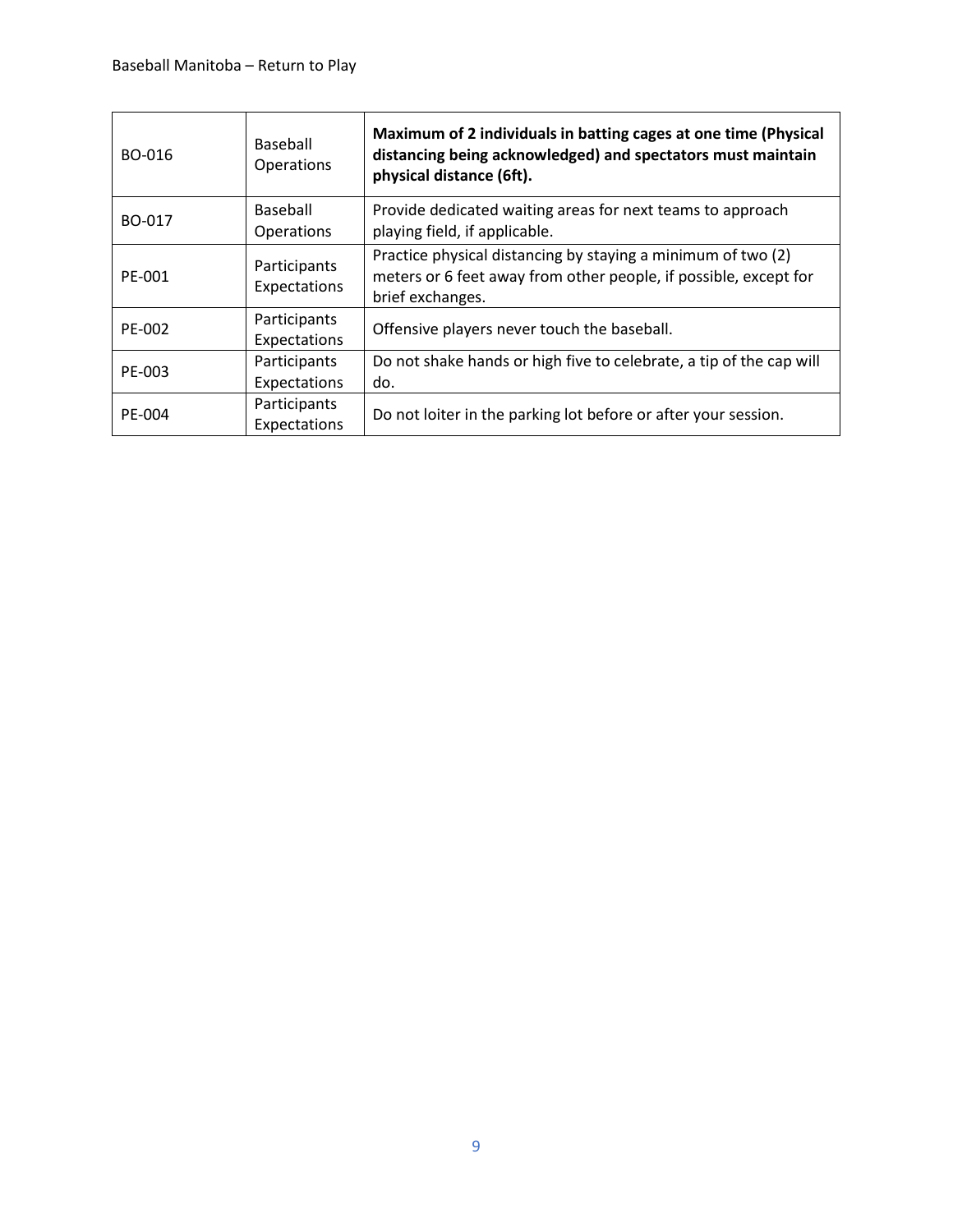## PHASE 2 – Return to Play

### **Personal Health and Hygiene**

- Anyone displaying **ANY** illness symptoms **WILL NOT** be allowed to participate.
- Anyone who has been in contact with anyone who is sick or not feeling well should also consider not participating.
- **Competitions must be conducted in groups of 100 or less, 50 percent of the facility maximum capacity, or in compliance with current public health orders.**
- Competitions must be planned and implemented using proper Physical Distancing (6 feet), except for brief exchanges.
- Umpires, Players and Coaches must disinfect equipment before and after each competition.
- No using saliva to moisten hands or fingers.
- No sharing of water bottles.
- No sharing of food of any kind.
- No spitting.
- No chewing gum.
- No sunflower seeds.
- **Sharing of all equipment is discouraged, if sharing must occur, items must be sanitized between users.**
- Ride Sharing to be discouraged whenever possible.
- All First Aid policies require reviewing and safeguards put in place for any required treatment including provision of PPE, Physical distancing, and personal safety for responders.
- All uniforms or clothing to be washed after each event.
- All participants to shower at first opportunity after each event.
- No sharing of personal items like sunglasses, phones, wallets, etc.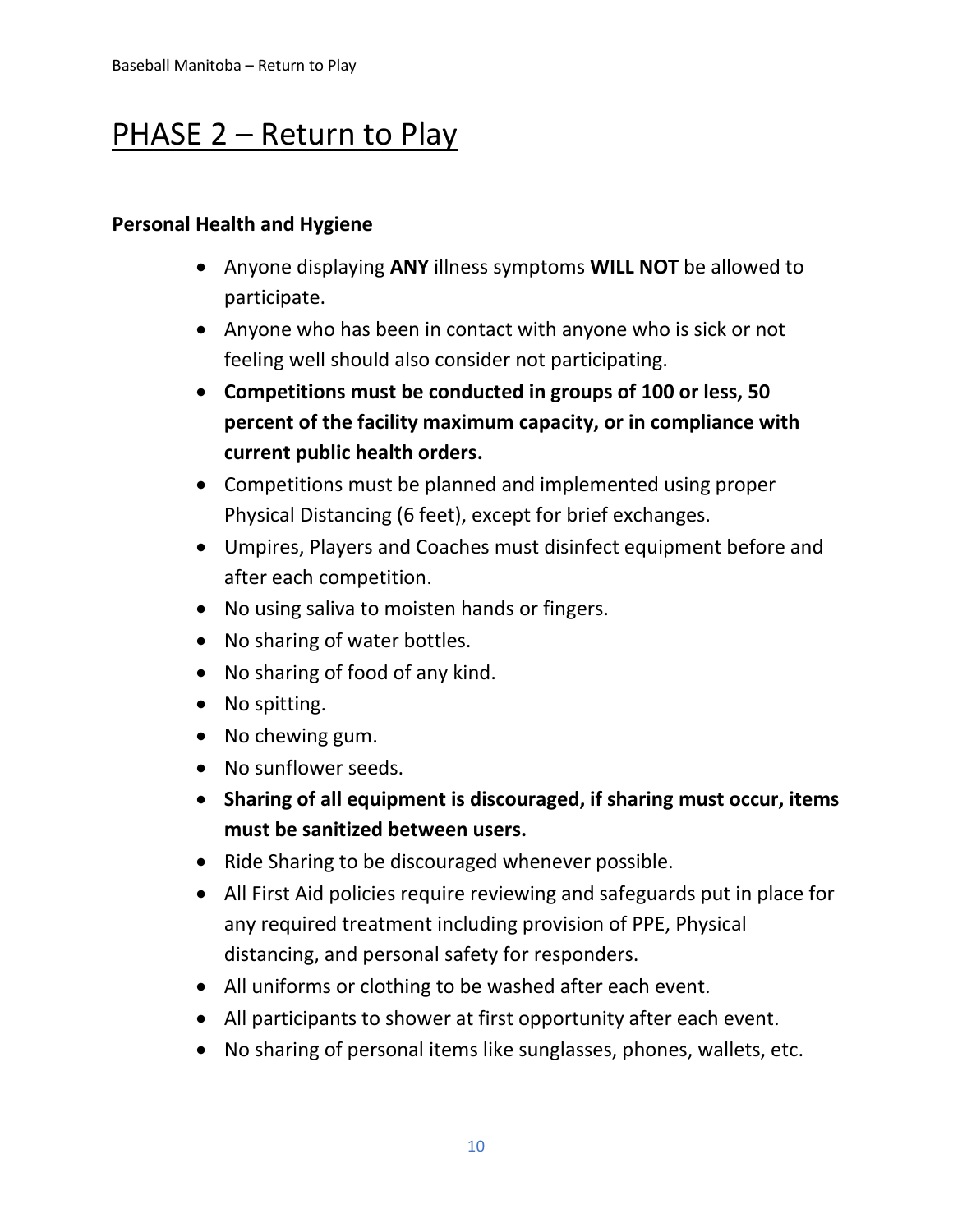#### **Coach's Considerations**

- Assign a parent representative to be the Health and Safety Coordinator for each session and the entire season. Responsibilities include, but are not limited to:
	- o Ensure all people are Physical Distancing
	- o **Discourage equipment sharing and ensure that if any equipment is shared that it is sanitized between users**
	- o Ensure baseballs and bases are disinfected after each session
	- o Ensure players disinfect hands between each half inning, or when they have used saliva to moisten their hands or fingers
- Ensure all participants have signed (online) Baseball Manitoba's 2020 waiver to play baseball in 2020.
- No team huddles before, during or after the competition, unless executed with physical distancing.
- All drills to be created and implemented ensuring Physical distancing requirements are met.
- Physical distancing must be practiced in the dugouts, bullpens, and other waiting areas.
- Organized Competition is permitted as of June 24, 2020.

#### **Umpire's Considerations**

- Bring your own water and hand sanitizer.
- Recommended to wear gloves and a mask.
- Limit the handling of baseballs and line up cards.
- Ensure proper Physical distancing (6ft) is followed, except brief exchanges.
- **The home plate umpire may call the game from the usual position (immediately behind the catcher) or 6 feet behind the catcher, or from behind the mound.**
- Ensure all game balls were sanitized prior to the start of each competition.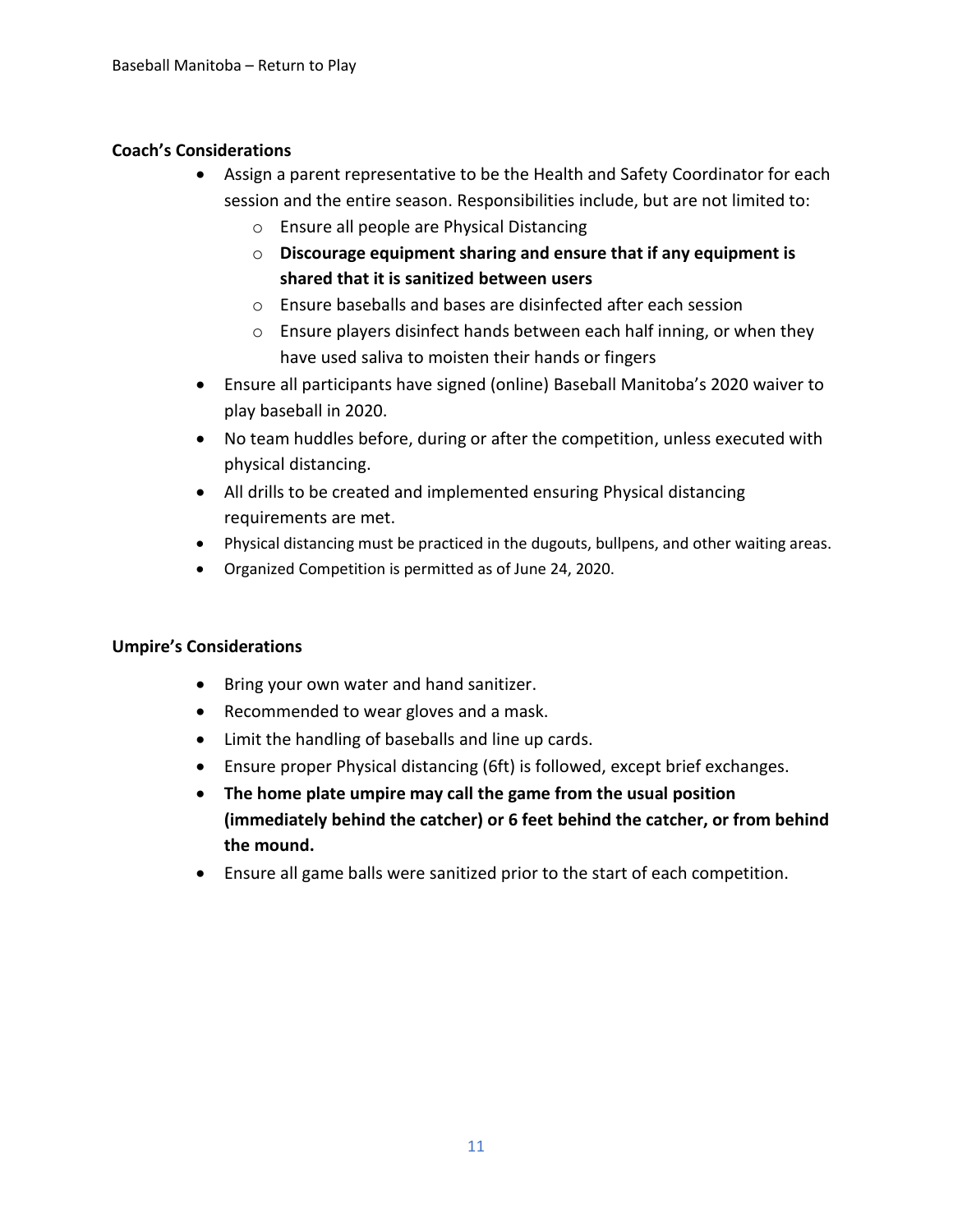#### **BEST PRACTICES FOR RETURN TO PLAY (COVID-19) Presented by: Baseball Manitoba**

#### **Baseball Associations in Manitoba are prepared to meet current Public Health regulations through the following Recommended Best Practices as outlined below. Additional actions will be addressed as mandated.**

| <b>REFERENCE NO.</b> | <b>DEPARTMENT</b> | <b>PROCEDURE</b>                                                                                                                                                                                                                                                                                                                                                                             |
|----------------------|-------------------|----------------------------------------------------------------------------------------------------------------------------------------------------------------------------------------------------------------------------------------------------------------------------------------------------------------------------------------------------------------------------------------------|
| <b>BP-001</b>        | <b>Ballpark</b>   | Place appropriate signage outside the dugouts and ballpark<br>entries briefly outlining the physical distancing guidelines in<br>place.                                                                                                                                                                                                                                                      |
| <b>BP-002</b>        | <b>Ballpark</b>   | Place signage at the ballpark entrance and dugouts encouraging<br>good handwashing or sanitizing and respiratory hygiene.                                                                                                                                                                                                                                                                    |
| BP-003               | <b>Ballpark</b>   | Increase the frequency of cleaning, sanitation and disinfecting of<br>all common areas, especially high traffic areas such as benches,<br>gates, tables and more. Create a log sheet for cleaning frequency<br>tracking, where appropriate.                                                                                                                                                  |
| <b>BP-004</b>        | <b>Ballpark</b>   | If more than one staff working on maintenance, then one person<br>to be assigned to a workstation or piece of machinery. At the end<br>of the shift the workstation to be cleaned prior to the next shift,<br>the work area to also be cleaned throughout the day but also<br>prior to another staff person using that equipment.                                                            |
| <b>BP-005</b>        | <b>Ballpark</b>   | The Health and Safety Coordinator must remind each person of<br>the physical distancing requirement plus not to touch anything on<br>the field besides their own belongings, excluding the ball and the<br>bases. Players and Coaches are not permitted to shake hands or<br>high five. People caught disobeying any safety protocols will be<br>requested to leave the facility immediately |
| BP-006               | <b>Ballpark</b>   | If a ballpark has an announcement system, then they should use<br>this to recite the participants rules of physical distancing at the<br>beginning and middle of each game and more if necessary.                                                                                                                                                                                            |
| BP-007               | <b>Ballpark</b>   | Each participant must self screen for flu-like symptoms and be<br>asked if they have returned from travel outside of Western<br>Canada, or lives with someone who has been outside of<br>Western Canada, and if so, they must follow Manitoba Health<br>recommendations regarding travel.                                                                                                    |
| <b>BP-008</b>        | <b>Ballpark</b>   | Make wash stations or hand sanitizer stations available in<br>common areas.                                                                                                                                                                                                                                                                                                                  |

#### **This applies to all organized baseball competitions 11U and above.**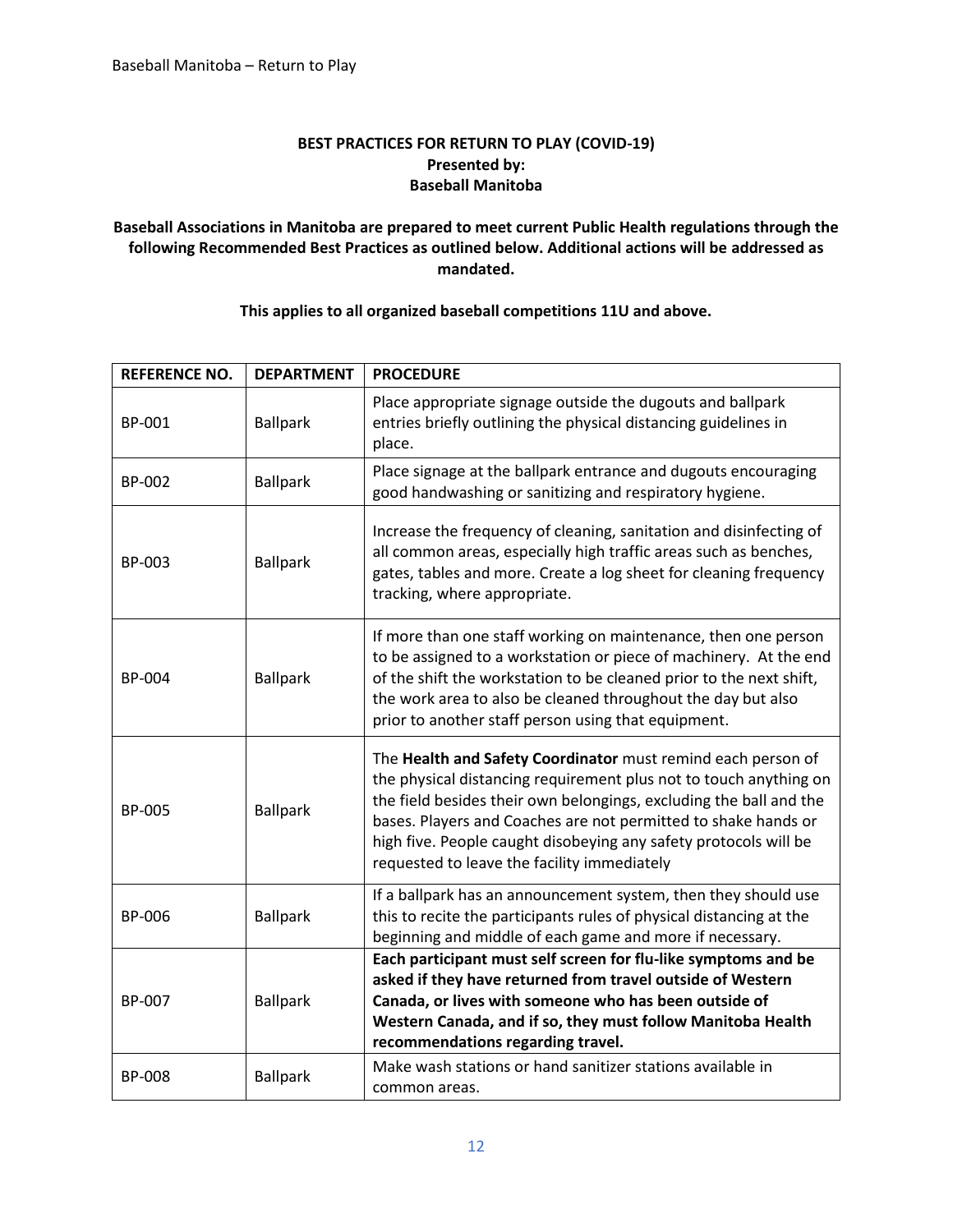| BP-009        | <b>Ballpark</b>               | Signage posted in English may also be posted in other languages if<br>useful for the local members.                                                                                                                                    |
|---------------|-------------------------------|----------------------------------------------------------------------------------------------------------------------------------------------------------------------------------------------------------------------------------------|
| BO-001        | Baseball<br>Operations        | Participants without a pre-scheduled competition are not<br>permitted, they must arrange a reservation prior to arriving at<br>the field.                                                                                              |
| <b>BO-002</b> | <b>Baseball</b><br>Operations | Request participants to arrive only 45 minutes ahead of their<br>competition to ensure a limited number of people are waiting<br>and discourage loitering.                                                                             |
| BO-003        | Baseball<br>Operations        | Do not permit people to loiter in the parking lot either before or<br>after competitions.                                                                                                                                              |
| BO-004        | Baseball<br>Operations        | Spectators must, always, keep Physical Distancing in place. This<br>may mean spacing along fence lines, watching from vehicles, or<br>not attending the training session.                                                              |
| <b>BO-005</b> | Baseball<br>Operations        | Baseball Parks are to limit the number of people at each field at<br>one time by either increasing session intervals and/or blocking off<br>additional timeslots.                                                                      |
| BO-006        | Baseball<br>Operations        | Multiple sessions, including Double Headers, may take place in<br>the same day, so long as there is sufficient time between<br>competitions to allow for sanitizing and one group to exit the<br>facility before another group enters. |
| BO-007        | <b>Baseball</b><br>Operations | If a ballpark employs maintenance personnel, then this person<br>will be tasked with ensuring everyone is adhering to the rules of<br>the park and anyone failing to comply will be asked to leave the<br>property immediately.        |
| BO-008        | <b>Baseball</b><br>Operations | Baseballs and bases must be cleaned and disinfected after each<br>competition.                                                                                                                                                         |
| BO-009        | Baseball<br>Operations        | Encourage participants avoid contact whenever possible.                                                                                                                                                                                |
| BO-010        | Baseball<br>Operations        | The sharing of baseball equipment (bats, helmets, gloves,<br>catcher's gear, etc.) is discouraged. If sharing must occur, the<br>item(s) must be sanitized between users.                                                              |
| BO-011        | Baseball<br>Operations        | Persons cleaning any equipment must use gloves and wash their<br>hands upon completion.                                                                                                                                                |
| BO-012        | Baseball<br>Operations        | Remove or disconnect water fountains, taps or coolers; offer<br>bottled water only.                                                                                                                                                    |
| BO-013        | Baseball<br>Operations        | Remove infield rakes.                                                                                                                                                                                                                  |
| BO-014        | <b>Baseball</b><br>Operations | Tape 6 feet markings on benches and bleachers to assist with<br>physical distancing requirements. Reserve areas outside the<br>dugouts for other players and coaches to be - away from<br>spectators.                                  |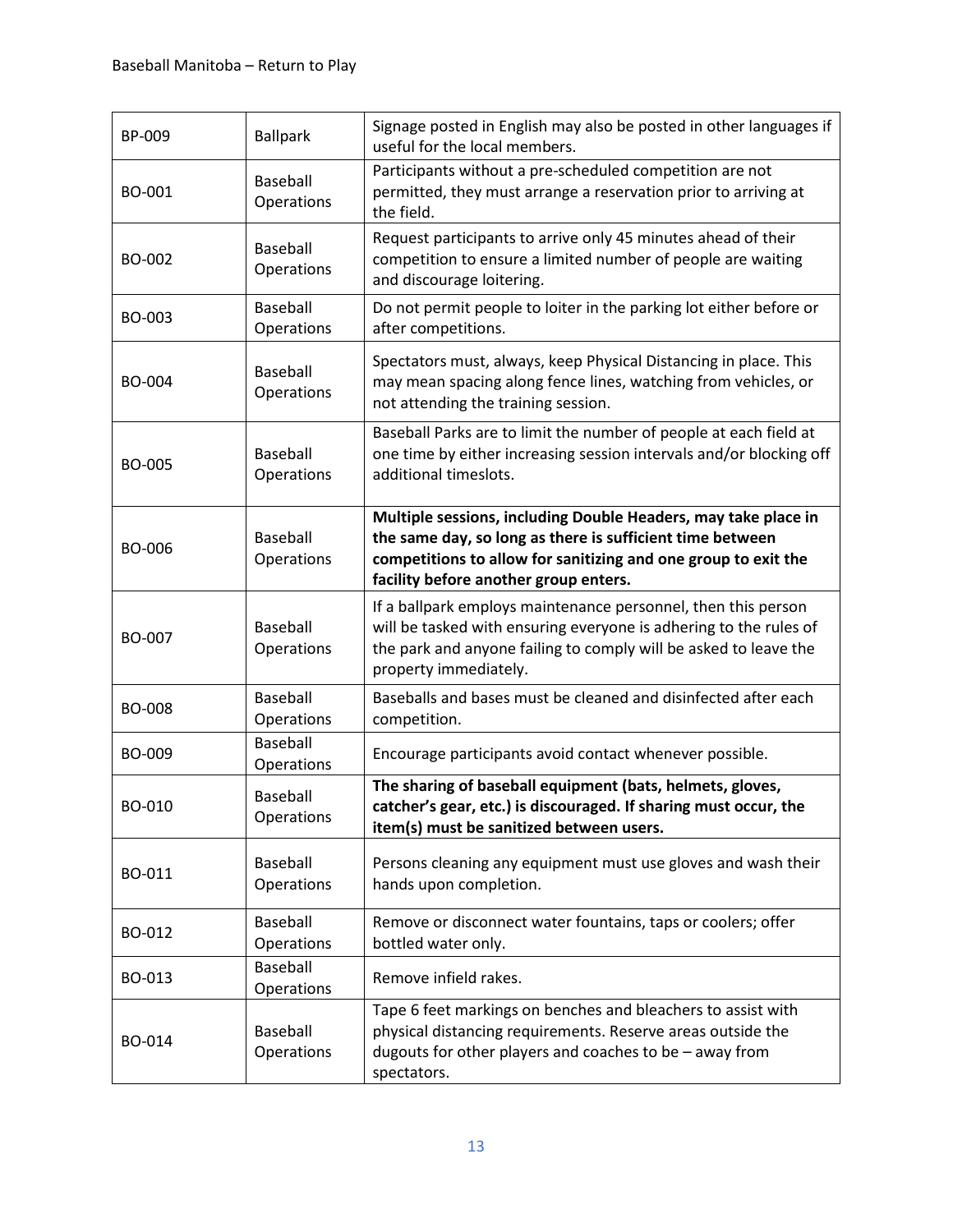| BO-015 | Baseball<br>Operations       | Facilities are encouraged to remove trash cans and ask<br>participants and spectators to take their own garbage home.                                                                                                                        |
|--------|------------------------------|----------------------------------------------------------------------------------------------------------------------------------------------------------------------------------------------------------------------------------------------|
| BO-016 | Baseball<br>Operations       | Maximum of 2 individuals in batting cages at one time (Physical<br>distancing being acknowledged) and spectators must maintain<br>physical distance (6ft).                                                                                   |
| BO-017 | Baseball<br>Operations       | Provide dedicated waiting areas for next teams to approach<br>playing field.                                                                                                                                                                 |
| PE-001 | Participants<br>Expectations | Practice physical distancing by staying a minimum of two (2)<br>meters or 6 feet away from other people, if possible, except for<br>brief exchanges.                                                                                         |
| PE-002 | Participants<br>Expectations | Offensive team never touches the baseball.                                                                                                                                                                                                   |
| PE-003 | Participants<br>Expectations | Do not shake hands or high five to celebrate, a tip of the cap will<br>do.                                                                                                                                                                   |
| PE-004 | Participants<br>Expectations | Do not loiter in the parking lot before or after your competition.                                                                                                                                                                           |
| CS-001 | Competition<br>Safety        | Educate coaches and umpires to recognize the symptoms of<br>COVID-19 in each other and players.                                                                                                                                              |
| CS-002 | Competition<br>Safety        | Establish a communication plan to keep coaches and umpires<br>informed and updated on issues affecting baseball.                                                                                                                             |
| CS-003 | Competition<br>Safety        | Inform coaches and umpires to tell local associations when they<br>have been exposed to any highly communicable illness, and then<br>direct them to the local health agency for appropriate testing.                                         |
| CS-004 | Competition<br>Safety        | Train or give resources to coaches and umpires on proper hand<br>washing and sneezing/coughing practices and have them sign off<br>on the training document for assurance they understand the<br>importance of implementing these practices. |
| CS-005 | Competition<br>Safety        | Conduct meetings by phone or online wherever possible. For in-<br>person meetings, ensure safe Physical distancing (6+<br>feet) between attendees.                                                                                           |
| CS-006 | Competition<br>Safety        | Coaches and Umpires to be informed to stay 6 feet apart from all<br>people.                                                                                                                                                                  |
| CS-007 | Competition<br>Safety        | Participants may not have visitors while on the baseball field.                                                                                                                                                                              |
| CS-008 | Competition<br>Safety        | Ensure appropriate signage is present throughout the facility.                                                                                                                                                                               |
| CS-009 | Competition<br>Safety        | Provide necessary sanitation supplies.                                                                                                                                                                                                       |
| CS-010 | Competition<br>Safety        | Ensure hand washing or sanitizing stations are available, and<br>signage is present at all wash stations.                                                                                                                                    |
| MC-001 | Maintenance<br>Crews         | Minimize the number of maintenance personnel working on the<br>field at one time. Consider splitting the crew into two teams that<br>do not work at the same time.                                                                           |